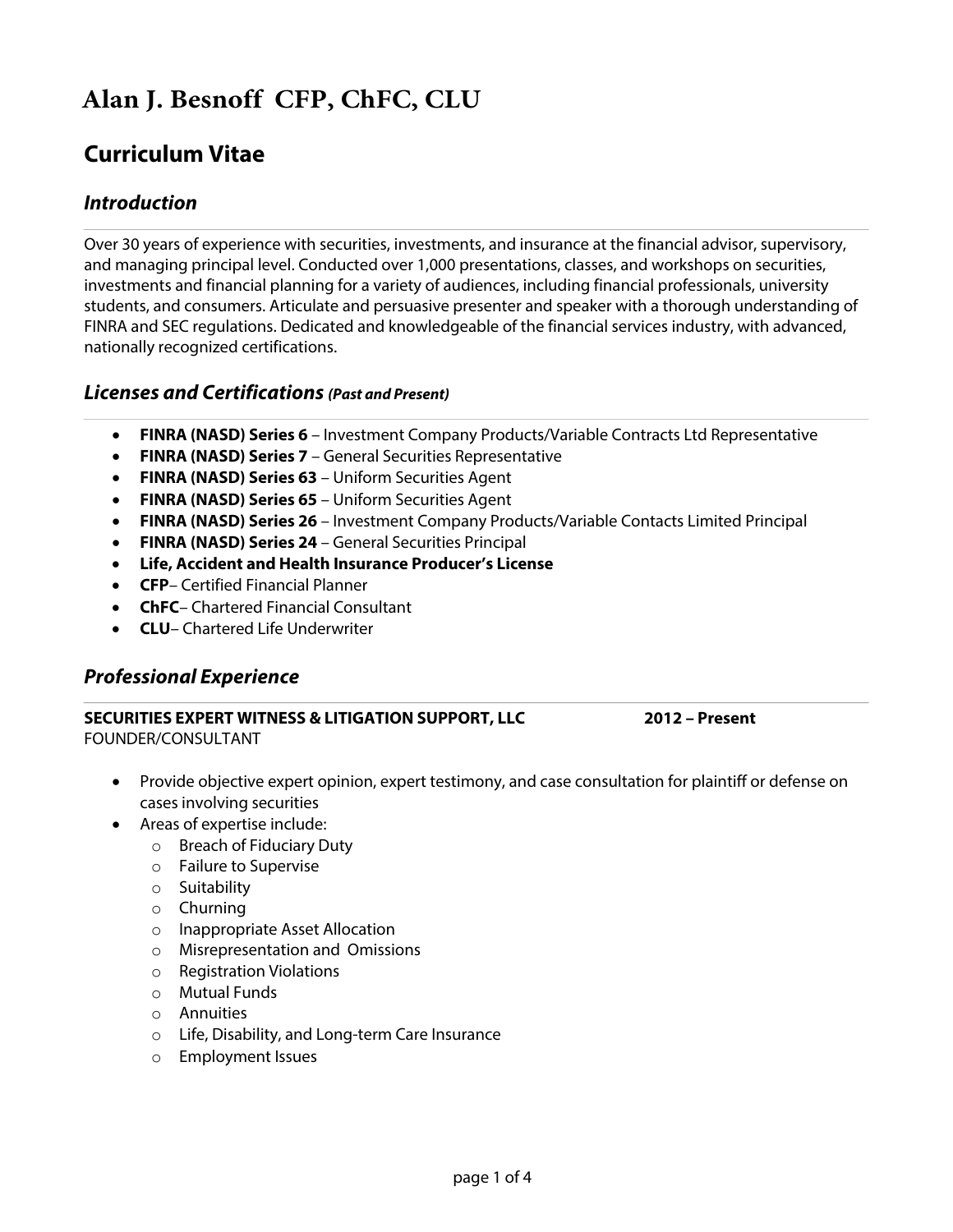#### **FINRA DISPUTE RESOLUTION 2013 – Present**

ARBITRATOR

- Review pleadings filed by the parties, listen to arguments, and study documentary and testimonial evidence
- Render decision on cases involving disputes between investors and brokers, investors and brokerage firms, and between brokers and brokerage firms

#### **UNIVERSITY OF NEW HAMPSHIRE 2013 – 2016**

ADJUNCT FACULTY AND THE SERVICE OF THE SERVICE OF THE SERVICE OF THE MANUSCRIPTION OF THE MANUSCRIPTION OF THE MANUSCRIPTION OF THE MANUSCRIPTION OF THE MANUSCRIPTION OF THE MANUSCRIPTION OF THE MANUSCRIPTION OF THE MANUSC

• Financial Management : Topics include: time value of money, financial and investment markets, investment selection strategies and decision making, regulations affecting the securities market, and valuation concepts

#### **WADDELL & REED 2000 – 2011**

MANAGING PRINCIPAL **Bedford, NH** 

- Conducted suitability review of all business transactions, trades, sales practices and communications of financial advisors, district managers, and administrative staff
- Reviewed all advertising and sales materials to assure compliance with FINRA (NASD) regulations, and Firm's Written Supervisory Procedures (WSP)
- Conducted Compliance Reviews and site inspections of Registered Branch Offices and Advisor Offices
- Review of all outgoing and incoming correspondence, marketing material, sales literature, advertisements, telephone scripts, sales presentation materials, seminars, workshops, and email
- Proven track record in fostering a culture of strict compliance with all Insurance and Investment Laws
- Developed and implemented effective compliance policies and procedures, and teaching methods, resulting in spotless compliance exams from regulatory authorities
- Investigated and determined appropriate disciplinary action for compliance violations
- Created an interactive and effective compliance training program
- Analyzed requests for Outside Business Activities, Fiduciary Capacity, and Conflict Waivers
- Designed and conducted annual compliance training
- Prepared and conducted Anti-Money Laundering (AML) training for financial advisors and managers
- Provided compliance guidance to field management, financial advisors and administrative staff
- Prepared division offices (registered offices) for internal and regulatory compliance inspections
- Monitored public appearances of Advisors to assure compliance with FINRA (NASD) and SEC
- Reviewed insurance sales and financial planning recommendations made by financial advisors
- Qualified for GAMA International Management Award
- Provided professional development and management of Financial Advisors and District Managers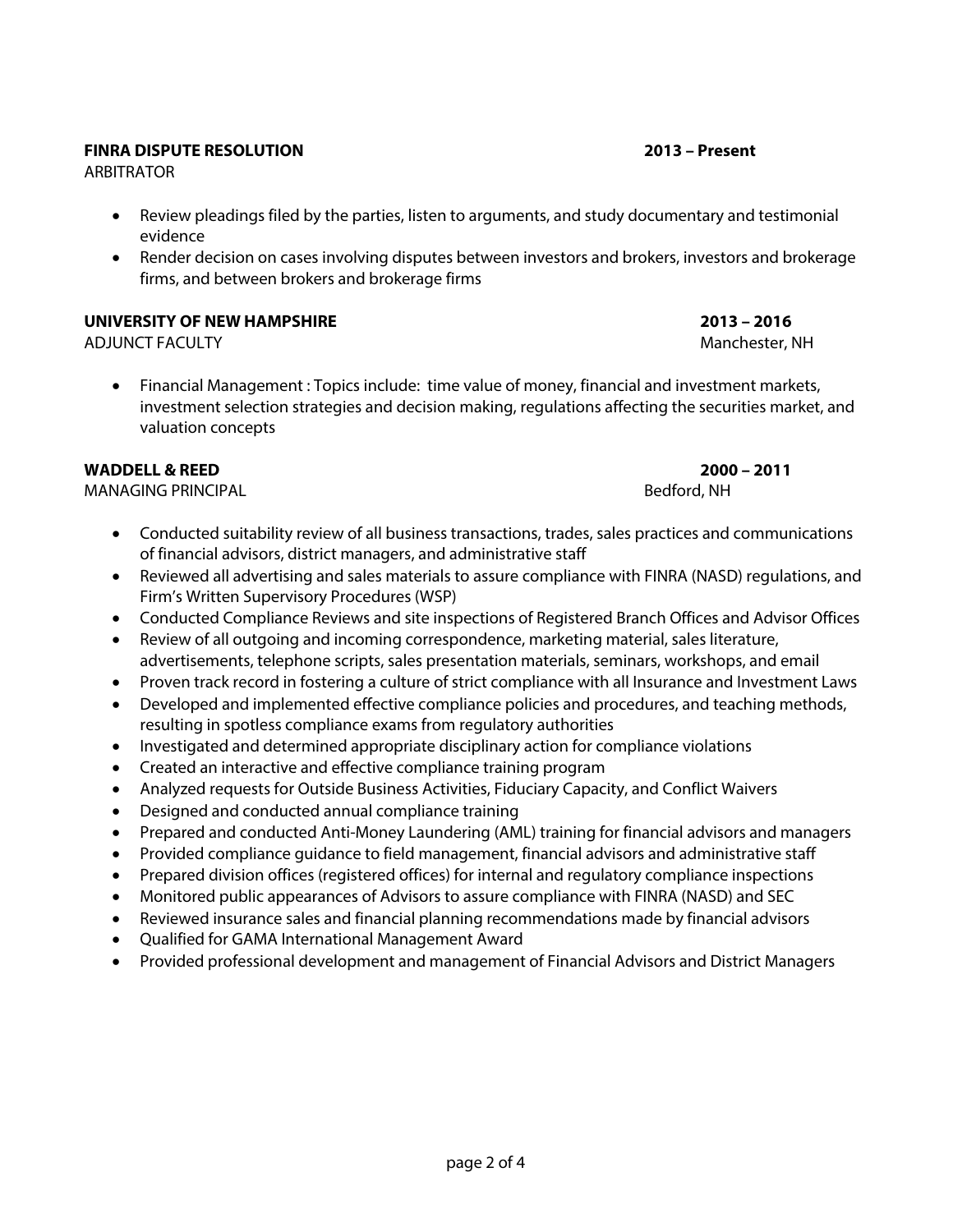#### page 3 of 4

#### **UNIVERSITY OF CONNECTICUT 1999**

ADJUNCT PROFESSOR, DEPARTMENT OF FINANCE STORES STORES STORES STORES STORES STORES

• Instructor of Investments, Insurance & Risk Management

#### **JOHN HANCOCK FINANCIAL SERVICES 1996 – 1999**

AGENCY MANAGER EAST HAVEN, THE SERVICE OF THE SERVICE OF THE SERVICE OF THE SERVICE OF THE SERVICE OF THE SERVICE OF THE SERVICE OF THE SERVICE OF THE SERVICE OF THE SERVICE OF THE SERVICE OF THE SERVICE OF THE SERVICE OF

- Taught beginning through advanced financial services training courses
- Conducted annual compliance training and firm element training
- Reviewed all transactions for suitability and compliance with FINRA (NASD) and SEC regulations
- Reviewed all correspondence, marketing materials, and sales literature
- Hired, trained and supervised financial advisors for insurance and FINRA (NASD) license examinations
- Increased professional development of staff through teaching CLU, ChFC and CFP courses
- Assisted representatives with advanced sales and marketing
- Effectively recruited several non-John Hancock producers from the brokerage community increasing sales production by several million dollars

#### STAFF MANAGER **1986 – 1996**

- Recruited and trained marketing representatives
- Reviewed transactions for suitability and compliance with FINRA (NASD) and SEC regulations
- Led company in Long Term Care sales
- Qualified for President's Conference for unit's productivity
- Conducted educational workshops for clients and representatives
- Assisted representatives with advanced sales

#### FINANCIAL ADVISOR **1982 – 1986**

- Marketed securities and financial services to existing and prospective clients
- Provided securities and financial planning services for clients and prospective clients
- Qualified for company Honor Club for sales production

### *Education*

- FINRA Live Arbitrator Training, 2013
- FINRA Arbitrator Expungement Training, 2013
- FINRA Basic Arbitrator Training, 2012
- Essentials of Leadership and Management, 2005
- Agency Management Training Council
- Southern Connecticut State University Bachelor of Science, 1982